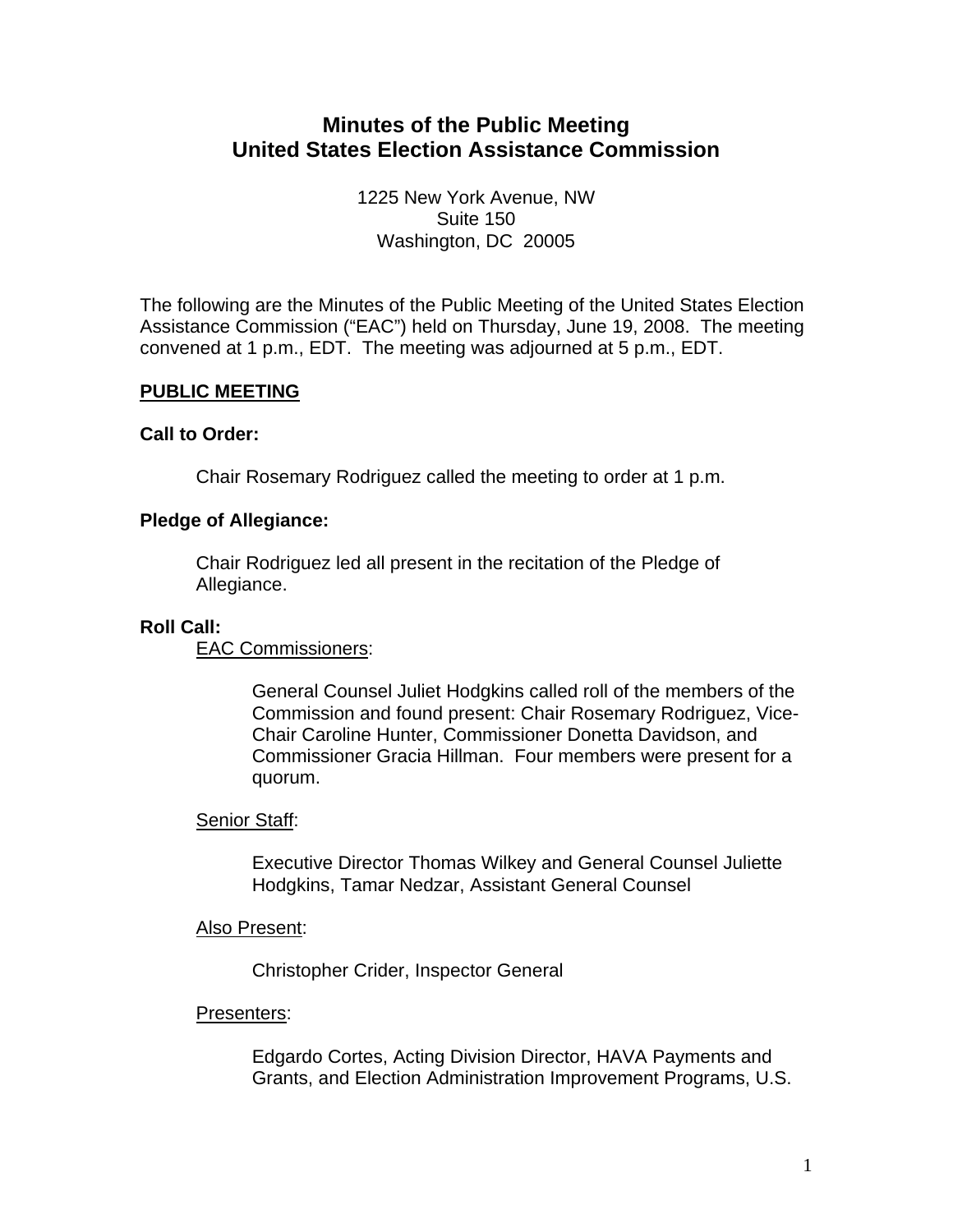Election Assistance Commission; and, Laiza Otero, Election Research Specialist, U.S. Election Assistance Commission

#### **Adoption of the Agenda**

Chair Rodriguez asked for a motion to adopt the agenda. Commissioner Hillman moved to adopt the agenda. Vice-Chair Hunter seconded the motion. Vice-Chair Hunter noted there would be a change in the agenda regarding the fact that she did not have a specific proposal to submit and would provide an explanation at the appropriate time. The motion passed unanimously.

#### **Welcoming remarks**

Chair Rodriguez was pleased to acknowledge Vice-Chair Hunter's attendance, noting that she is still awaiting her appointment to the Federal Election Commission (FEC). Chair Rodriguez also extended her sincere appreciation to Commissioner Hillman and Maisha Leek for leading a very productive two-day meeting of the Board of Advisors that was held on July 17-18, 2008, in Washington.

#### **Old Business**

#### **Approval of Minutes from the Previous Meeting**

Chair Rodriguez asked for a motion to adopt the minutes of the special Commission meeting held on April 30, 2008, as corrected. Commissioner Davidson moved to adopt the minutes. Commissioner Hillman seconded the motion. The motion carried unanimously.

Chair Rodriguez asked for a motion to adopt the minutes of the May 22, 2008, Commission meeting as corrected. Vice-Chair Hunter moved to adopt the minutes. Commissioner Hillman seconded the motion. The motion carried unanimously.

### **Report from the Executive Director**

Thomas Wilkey extended a welcome to everyone in attendance, pointing out that while the busy Presidential primary season is over, the focus is now on helping officials prepare for November's Election Day.

Mr. Wilkey reported that the following activities have taken place since the May 22, 2008, Commission meeting: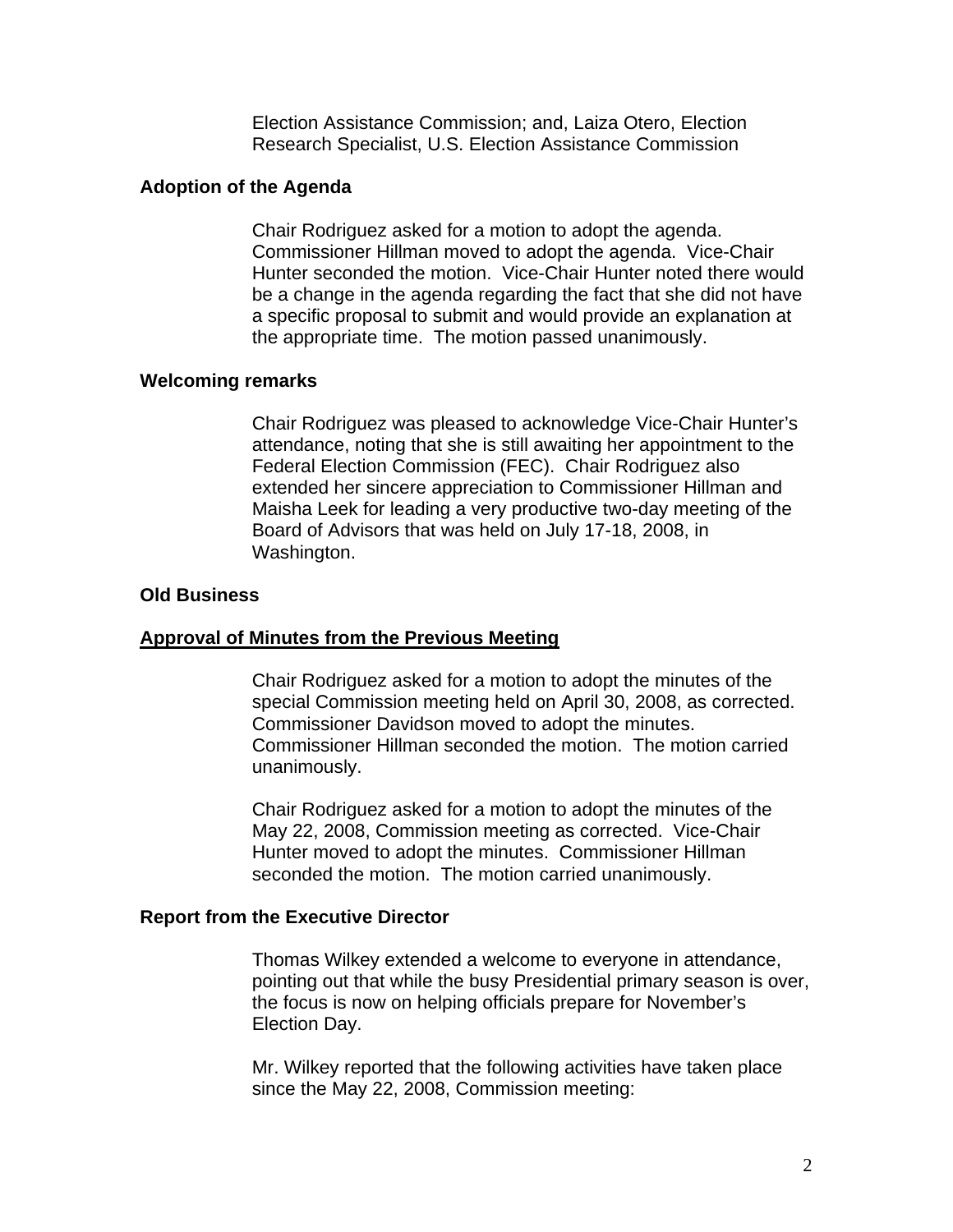With respect to election administration, hundreds of Asian language glossaries of election terms, available in Spanish, Chinese, Japanese, Korean, Vietnamese and Tagalog, were mailed to election officials and nonprofit civic organizations throughout the country.

The Election Management Guidelines working group recently met to discuss ways to help election officials comply with language accessibility provisions of the Voting Rights Act, and the Language Assistance Working Group met to discuss tools, such as pictorial translations to aid voters who speak Alaskan Native and American Indian languages.

A Quick Start on Central Count Optical Scan Ballots was recently issued. Six additional Quick Starts on topics including conducting a recount, provisional ballots and canvassing, and certifying an election will be issued prior to the November Presidential election.

Eight new chapters in the Election Management Guidelines series are ready for issuance, which would be expounded on more fully at a later point during the meeting.

With regard to grants, Mr. Wilkey reported that Election Data Collection Grants were awarded to the States of Illinois, Minnesota, Ohio, Pennsylvania and Wisconsin. Winners of the Mock Election and College Poll Worker Grants were recently announced and are available for review on EAC's website.

A meeting of the Board of Advisors was held the previous two days, July 17-18. The discussions that took place on elections research, and other topics, will be carefully considered as EAC moves forward on new projects.

Mr. Wilkey next reported that the following items have been added and/or updated to the website: The Inspector General's audit report of New Mexico and a semi-annual report to Congress, requests for advisory opinions and a revised test plan for Premier Solution's Assure 1.2 system are now available on EAC's website. The Research, Resources and Reports section has been made easier to navigate. A webcast of the present meeting will be available for viewing the following evening and archived webcasts from meetings going back to April are also available.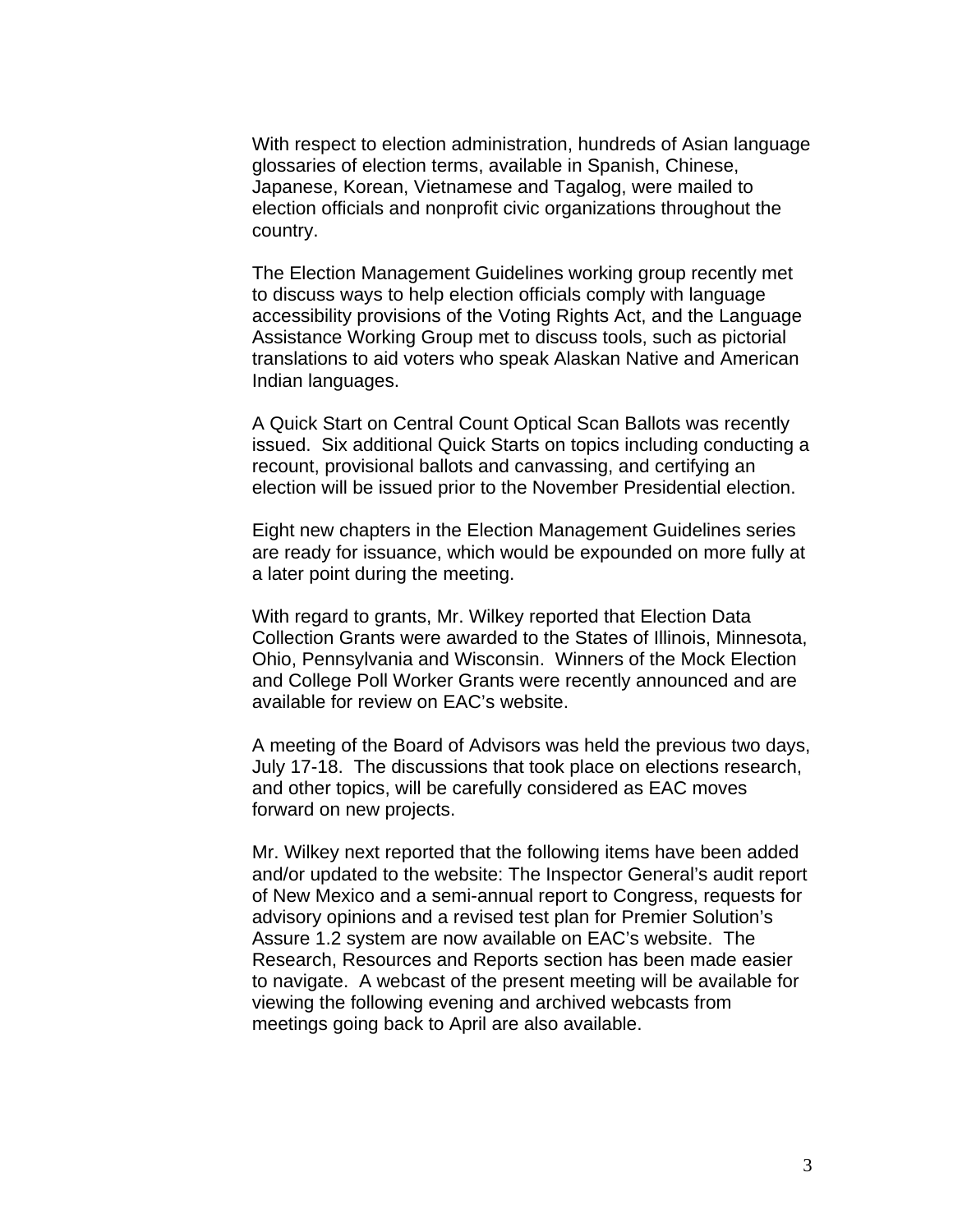Mr. Wilkey concluded his report by introducing and welcoming Emily Jones who will be joining EAC staff beginning July 7 as its staff coordinator.

### **Questions and Answers:**

In response to questions by the EAC Commissioners:

Mr. Wilkey reported that the Commission took two tally votes since its May 22, 2008, meeting. The first vote that was conducted with regard to the Data Collection Grant program was held due to a statutory requirement. The tally vote with respect to the College Poll Worker Grant program was held for both expediency and efficiency purposes.

Commissioner Hillman was pleased to acknowledge the recognition that EAC's communication staff has received for both the transparency and amount of information that it has been putting into the website.

With respect to upcoming events, Mr. Wilkey noted that he would be testifying before Congress the following week on EAC's ballot design program. Additionally, over the next two months the Commissioners, along with staff, would be attending meetings of the National Association of State Election Directors (NASED), the International Association of Clerks, Recorders, Election Officials and Treasures (IACREOT) and the National Association of Secretaries of State (NASS). Chair Rodriguez noted that she would be attending an upcoming meeting of the California Clerks.

# **Consideration and Vote to Modify Advisory Opinion 07-003-A Regarding Maintenance of Effort, Pursuant to HAVA Section 254(a)(7)**

Commissioner Hunter made a motion to remove from the table her proposal that would modify Advisory Opinion 07-003-A regarding Maintenance of Effort, Pursuant to HAVA Section 254(a)(7). Commissioner Davidson seconded the motion. The motion carried unanimously. The proposal was discussed during the public hearing portion of the EAC's May 22, 2008, meeting and was thereafter tabled.

Vice-Chair Hunter pointed out that to date her proposal has received approximately 80 public comments from both election officials and advocacy groups. Vice-Chair Hunter also reiterated her reason for presenting the proposal, noting that the applicable section of HAVA does not make any requirements of local and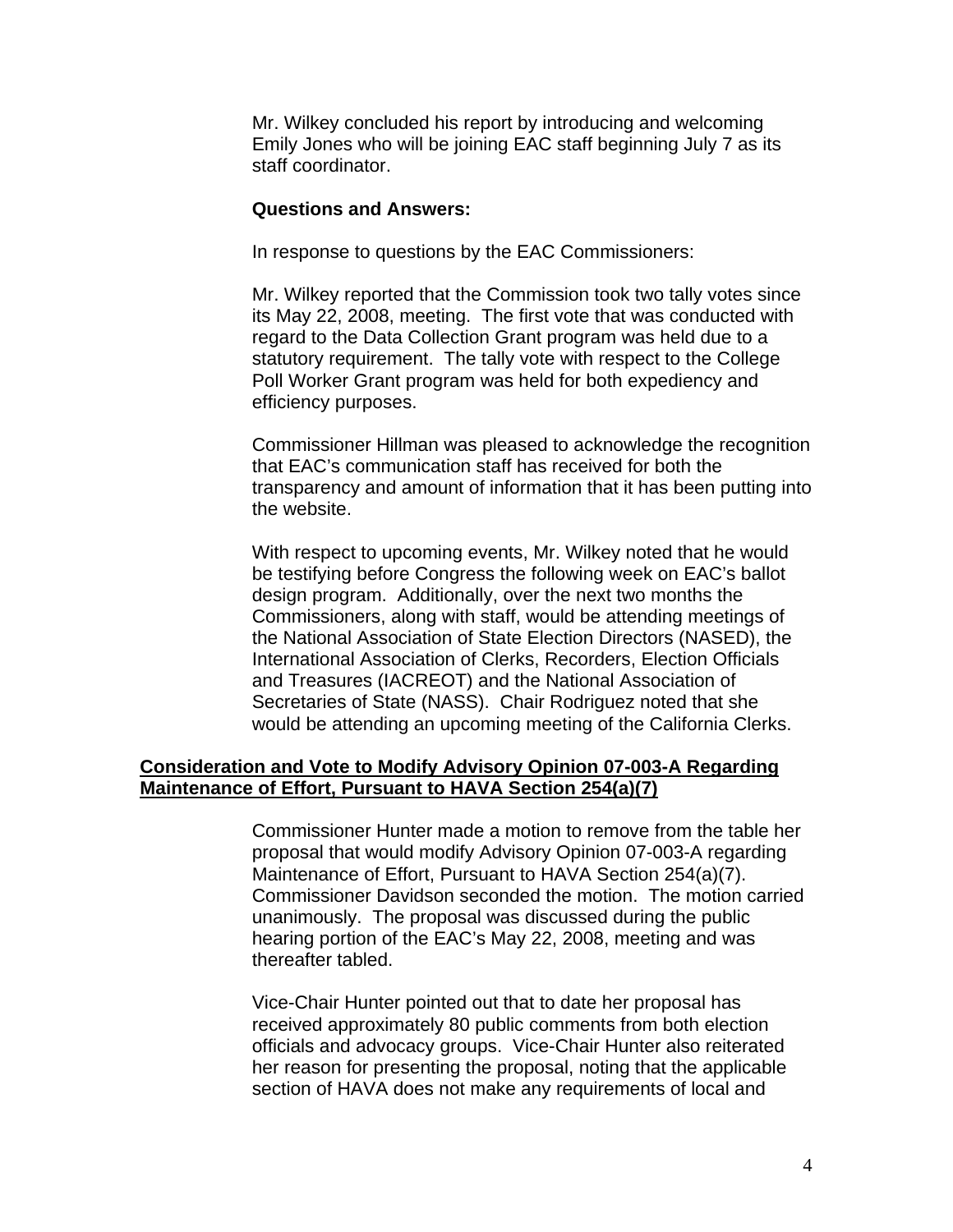county governments regarding the Maintenance of Effort (MOE) requirement and there is no legislative history with respect to this topic. Vice-Chair Hunter further pointed out that much research has been conducted with regard to the applicability of OMB Circular A-102 with respect to MOE, noting that an opinion rendered by Congressional Research Services on this topic would be brought out at a later point during the meeting.

Inspector General Chris Crider summarized the Department of Interior's opinion with respect to the Maintenance of Effort issue by reporting that they do not believe that MOE applies to the local jurisdictions based upon a literal reading of the statute. Mr. Crider pointed out the Department of Interior opined that it would be EAC's responsibility to assess Congress's intent regarding the statute and upon doing so, EAC may alter how it interprets the statute relating to MOE. Mr. Crider also pointed out that he did not feel comfortable interpreting the advisory opinion rendered by Congressional Research Services regarding MOE but rather this is something that should be left up to the Commission to interpret.

General Counsel Juliette Hodgkins summarized the responses provided by both the Department of Interior's letter to Mr. Crider and the opinion rendered by Congressional Research Services regarding the MOE requirement.

Chair Rodriguez advised Vice-Chair Hunter that although she was not ready to vote either for or against the proposal, this, by no means is an indication that she is looking for ways for anybody to supplant previously expended funds with Federal funds in any way, shape or form. Chair Rodriguez requested that Vice-Chair Hunter table her proposal. Vice-Chair Hunter agreed and made a motion to table the proposal to modify the relevant advisory opinion on the Maintenance of Effort issue as proposed. Commissioner Davidson seconded the motion. Commissioner Hillman voted in opposition. The motion passed on a vote of 3 in favor and 1 opposed.

Commissioner Hillman reiterated that she continues to vote in opposition due to the fact that it is her belief that EAC should not be considering an outright policy that exempts counties and units of local government from MOE.

#### **New Business**

# **Presentation of EAC Draft Chapters of the Election Management Guidelines Project**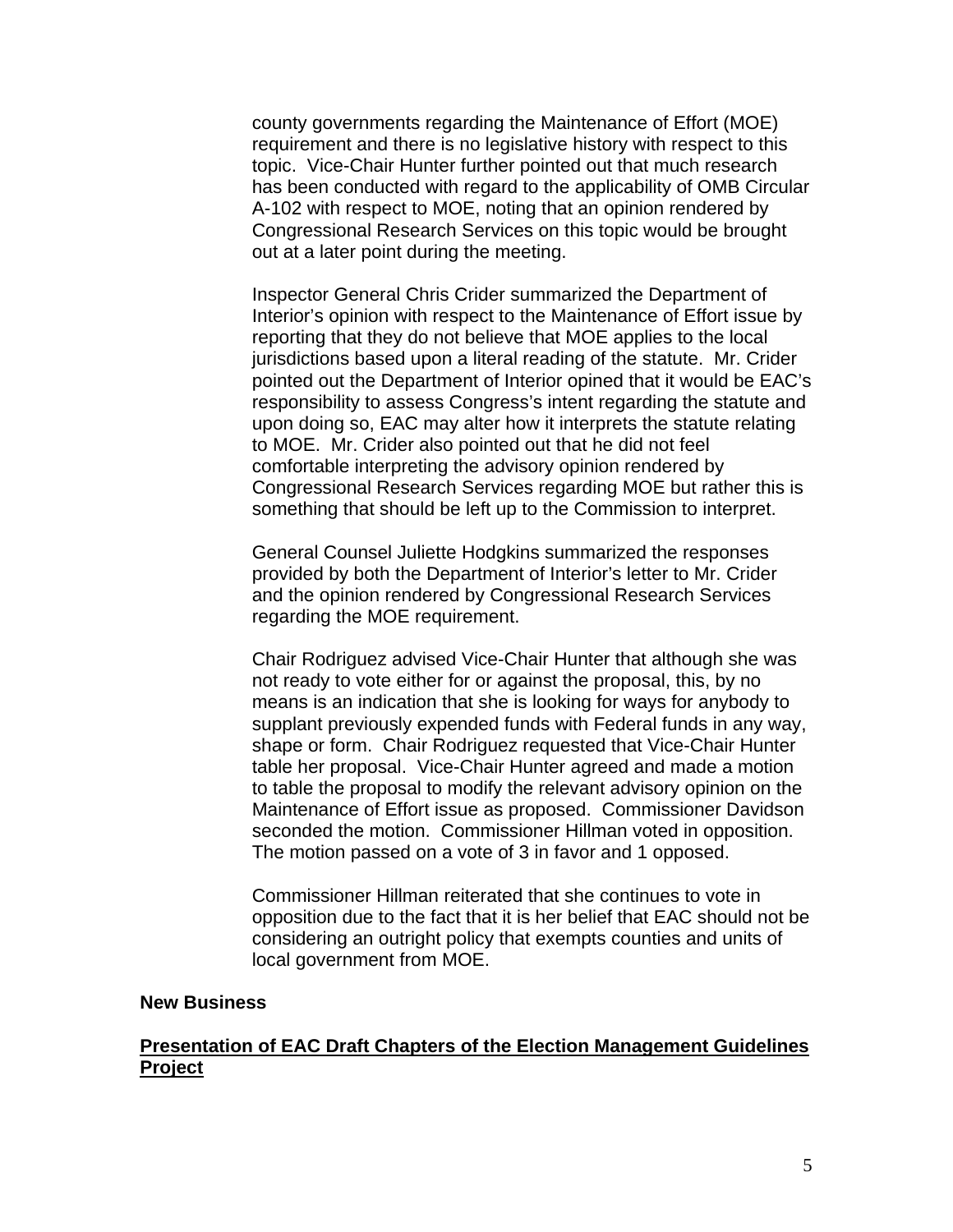Presenter: Laiza Otero, Election Research Specialist, U.S. Election Assistance Commission

Ms. Otero was pleased to announce that hardcopies of the central count optical scan ballot Quick Start Management Guides were received the previous day, she has already received one request to send some additional ones to a jurisdiction, and that copies were available for the audience's consideration.

Ms. Otero was also pleased to report that the eight chapters of the Election Management Guidelines to the Commission which cover absentee voting and vote by mail, acceptance testing, ballot building, uniformed and overseas voters, developing an audit trail, polling place and vote center management, contingency planning and change management, and pre-election and parallel testing were provided to the Boards for review and comment following the March 20, 2008, meeting in Denver. Ms. Otero pointed out that 16 Board members provided comments, which were incorporated either in whole or in part, and if approved will be distributed to over 5,200 election officials, would become available online for downloading and additional copies will be available upon a jurisdiction's request.

A recommendation was made that the EAC vote to adopt the Election Management Guidelines as presented. Commissioner Davidson moved to adopt the Election Management Guidelines as presented. Commissioner Hillman seconded the motion. The floor was open for discussion at which time Ms. Otero noted that the type of Board comments that were incorporated consisted of good suggestions/recommendations and also general observations, and that approximately 90 percent of the comments which were submitted were incorporated. The motion carried unanimously.

### **Draft of EAC Guidance to States Regarding Updates to the State Plans**

Presenter: Edgardo Cortes, Acting Division Director, HAVA Payments and Grants, and Election Administration Improvement Programs, U.S. Election Assistance Commission

Mr. Cortes presented the Commission with a document entitled "Guidelines on HAVA Section 254(a)(11): Material Changes in the Administration of HAVA State Plans," pointing out these guidelines take the general Federal guidelines for amending State plans as contained in Common Rule, OMB Circular A-102, and basically customizes it to the needs of the States under HAVA. The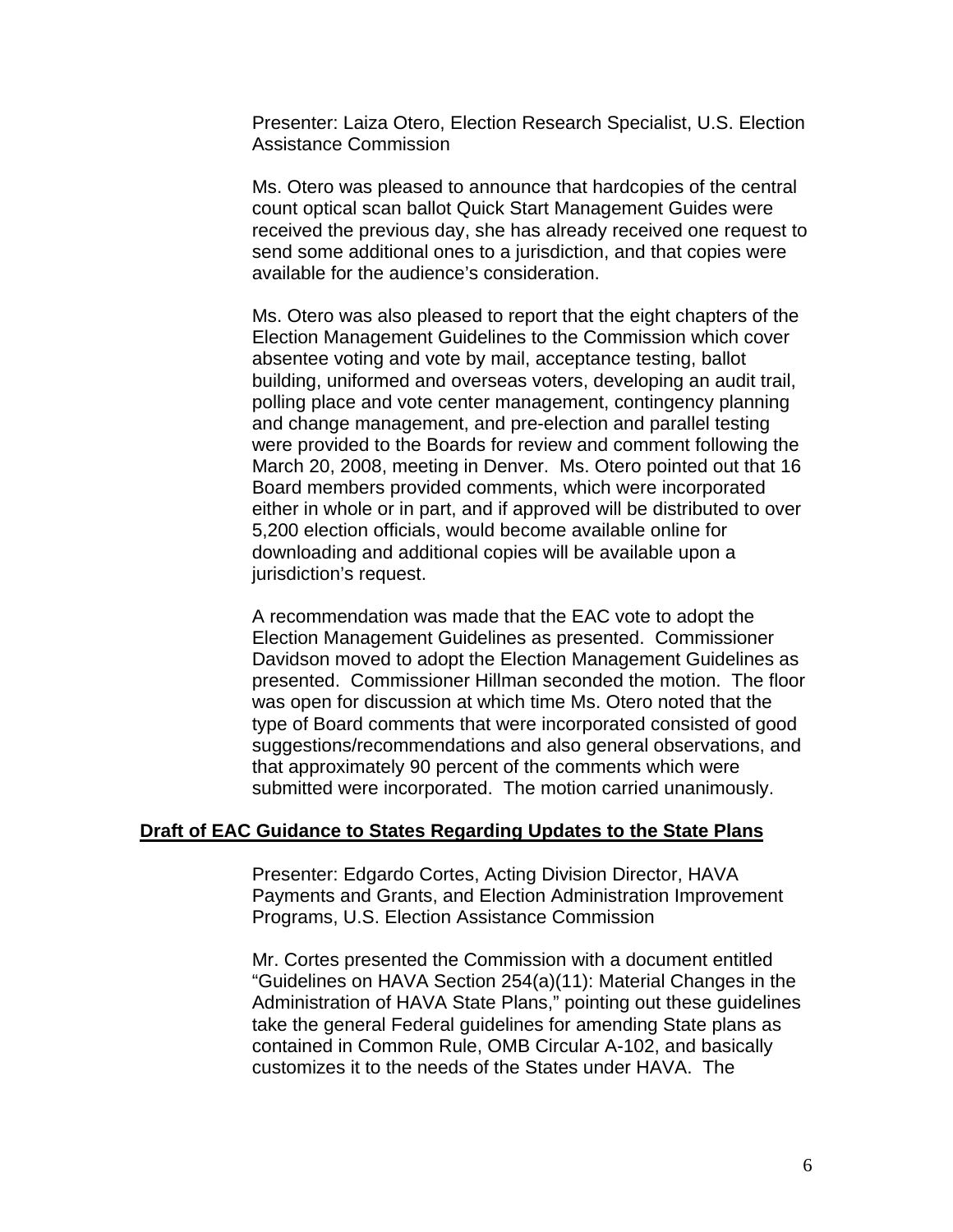guidelines were drafted in an attempt to provide clear guidance on what constitutes a material change to State plans.

Mr. Cortes outlined the following five circumstances under which a deviation from an established State plan would be substantial enough to constitute a material change:

- 1. New or revised Federal laws or regulations affecting HAVA implementation.
- 2. New or revised State law, organization, or policy affecting HAVA implementation.
- 3. A budget of 10 percent or more of the HAVA fiscal year's cumulative budget across budgeted programs, activities, functions or activities.
- 4. A revision in the scope or objective of the project.
- 5. An extension in the period of availability of HAVA funds.

A recommendation was made that the Commissioners post the draft guidelines for a 30-day public comment period to assist the Commissioners in their deliberations before adopting the draft guidelines.

Mr. Cortes reiterated what the impetus was for drafting the guidelines, which was prepared by EAC staff and thereafter provided to the subcommittee, wherein Commissioners Hillman and Davidson reviewed the document and provided feedback.

Commissioner Hillman stressed the importance of taking action on this matter, expeditiously, in order to assist those States that are prepared to request requirements payments that were appropriated by Congress for fiscal year 2008, and also after posting in the Federal Register the guidelines could be made available at the upcoming NASED meeting.

### **Questions and Answers**

In response to questions by the EAC Commissioners:

Mr. Cortes reported that States will only be mandated to file a new State plan when their budget change is greater than ten percent. EAC cannot require States to change their budgets.

Mr. Cortes further expounded on his reasoning for citing 41 C.F.R. Sections 105.71.111 and 105.71.130 in conjunction with the sentence contained in his attached memorandum which reads, "These two sections provide clear guidelines as to the instances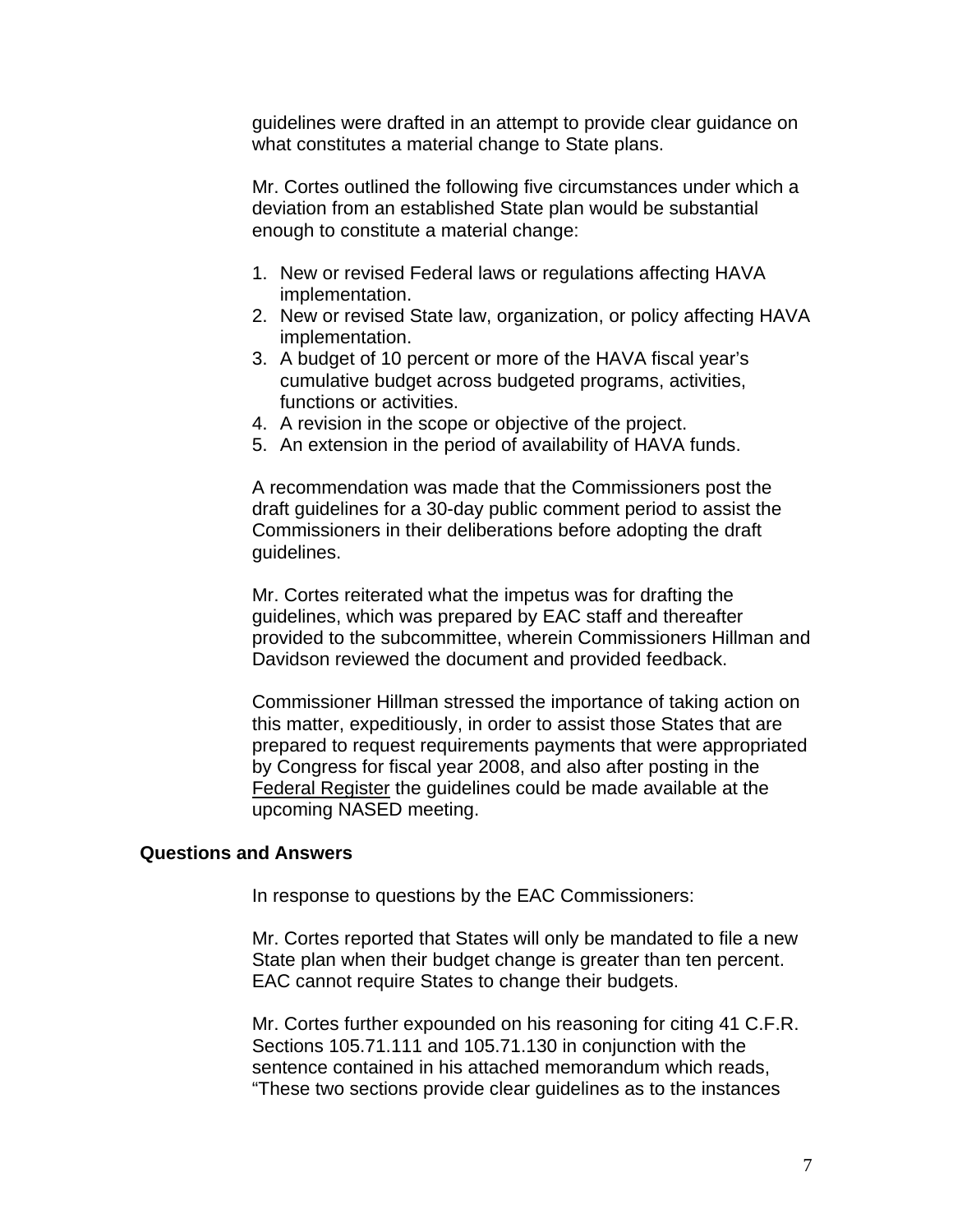under which State plans would need to be revised." The Commission discussed the matter at length.

The Commission recessed at 2:28 p.m. and reconvened at 2:46 p.m.

Commissioner Davidson moved to post the "Guidelines on HAVA Section 254(a)(11): Material Change in the Administration of HAVA State Plans" in the Federal Register: Commissioner Hillman seconded the motion. The floor was open for discussion at which time Vice-Chair Hunter requested that Mr. Cotes' briefing memorandum dated June 17, 2008, be posted along with the guidelines in order to provide the public with the two specific citations to the Common Rule (41 C.F.R. Sections 105.71.111 and 105.71.130) and to also receive comments.

Commissioner Hillman made a motion to end discussion on the motion to post the draft guidelines. Commissioner Davidson seconded the motion. Vice-Chair Hunter voted in opposition. Chair Rodriguez abstained from voting. The motion failed for lack of a majority.

Discussion continued with regard to the posting of Mr. Cortes' briefing memorandum. Vice-Chair Hunter suggested amending the language in the guidelines. Commissioner Hillman suggested tabling further discussion of this matter in order to allow Vice-Chair Hunter and Mr. Cortes time to draft an amendment to the draft guidelines. Commissioner Davidson moved to table the current motion to publish the guidance on State plans. Commissioner Hillman seconded the motion. The motion carried unanimously.

### **Consideration of Administrative Regulations**

General Counsel Juliette Hodgkins was pleased to present the Commissioners with the first of a three-part series of administrative regulations that were drafted based upon a commitment that the EAC made following a meeting with the House Administration Committee on August 2, 2007. Counsel Hodgkins pointed out that the first step being presented covers those administrative regulations that are required by law to have comments by the public, which include regulations under the Government and Sunshine Act, the Privacy Act and the Freedom of Information Act. Ms. Hodgkins said that the Office of General Counsel will be presenting the Commission with two other series of administrative regulations at a later date, the second of which will allow for third parties to request an expert witness or documents from the Federal government in a third-party litigation, and the third set will cover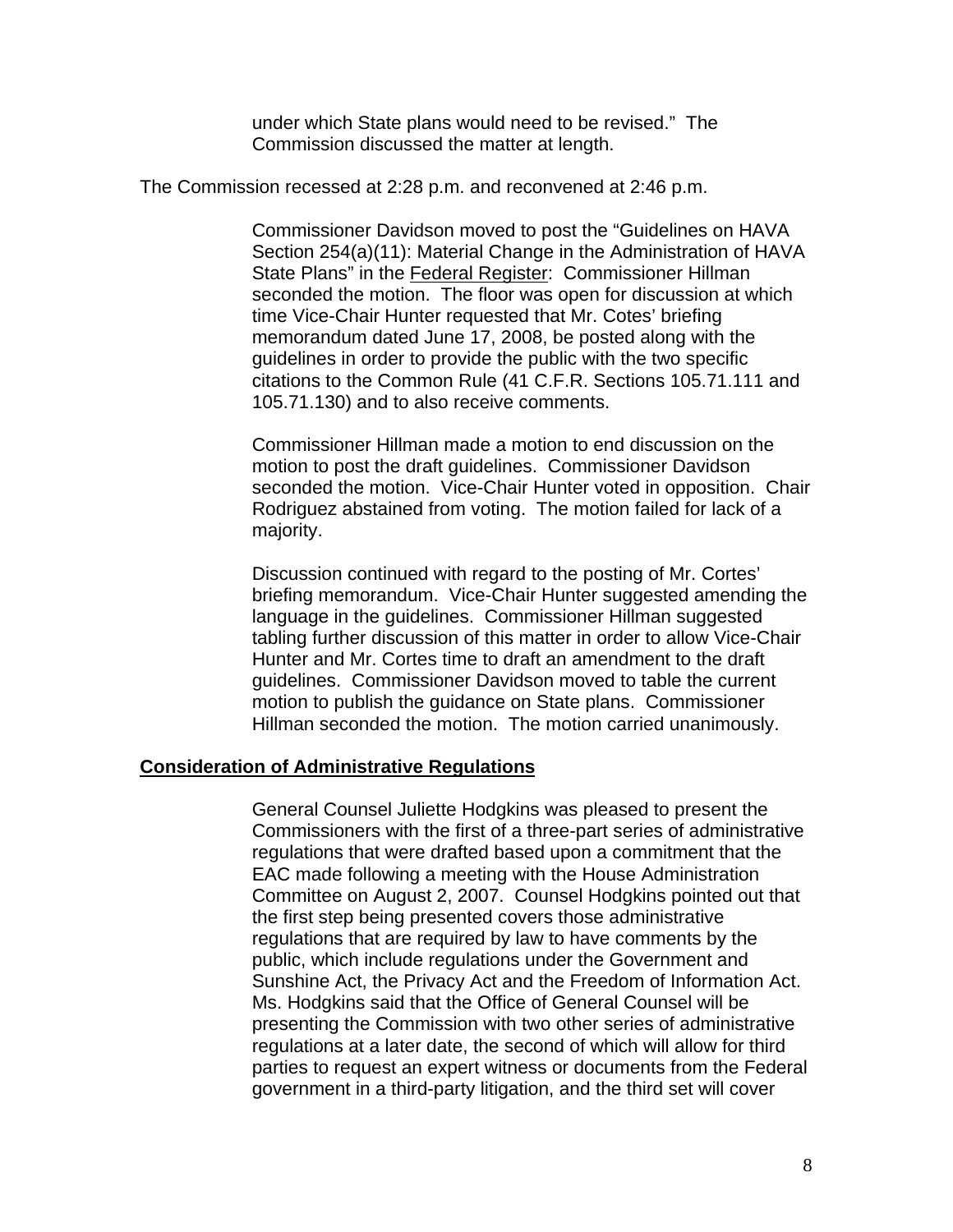non-discrimination on the basis of age, race, color, national origin and also regulations pertaining to grants.

Counsel Hodgkins emphasized to the Commissioners that the regulations that have been promulgated are for outside parties only. Counsel Hodgkins further explained that Ms. Tamar Nedzar who is with the Office of General Counsel was primarily responsible for the excellent work she put into the document and, therefore, would be the individual most capable of answering any questions that the Commissioners may have. Executive Director Wilkey acknowledged Ms. Nedzar's birthday. The Commissioners extended happy birthday wishes to Ms. Nedzar.

Counsel Hodgkins noted that the draft regulations track the regulations that other Federal government agencies have promulgated in the past and/or will promulgate in the future. Counsel Hodgkins was also pleased to point out that EAC will be breaking new ground in that it will be the first Federal government agency to post regulations that will encompass the Open Government Act changes to the Freedom of Information Act that were passed in 2007

A recommendation was made that the Commission adopt the draft regulations and that staff be directed to post a Notice of Proposed Rulemaking in the Federal Register for a 60-day public comment period, after which the Office of General Counsel will consider the comments and present the Commissioners with the final proposed rules.

Vice-Chair Hunter moved to post the administrative regulations in the Federal Register for a 60-day public comment period. Commissioner Hillman seconded the motion. The motion carried unanimously.

### **Draft of EAC Guidance to States Regarding Updates to the State Plans (Cont'd)**

Vice-Chair Hunter moved to take the proposal to submit "Guidelines on HAVA Section 254(a)(11)" off of the table. Commissioner Hillman seconded the motion. The motion carried unanimously.

Vice-Chair Hunter next moved to amend the second sentence in the "Guidelines on HAVA Section 254(a)(11): Material Changes in the Administration of HAVA State Plans" to read as follows: "These guidelines are based on the general Federal requirement for updating State plans and post-award changes contained in Office of Management and Budget Circular A-102. See 41 CFR Section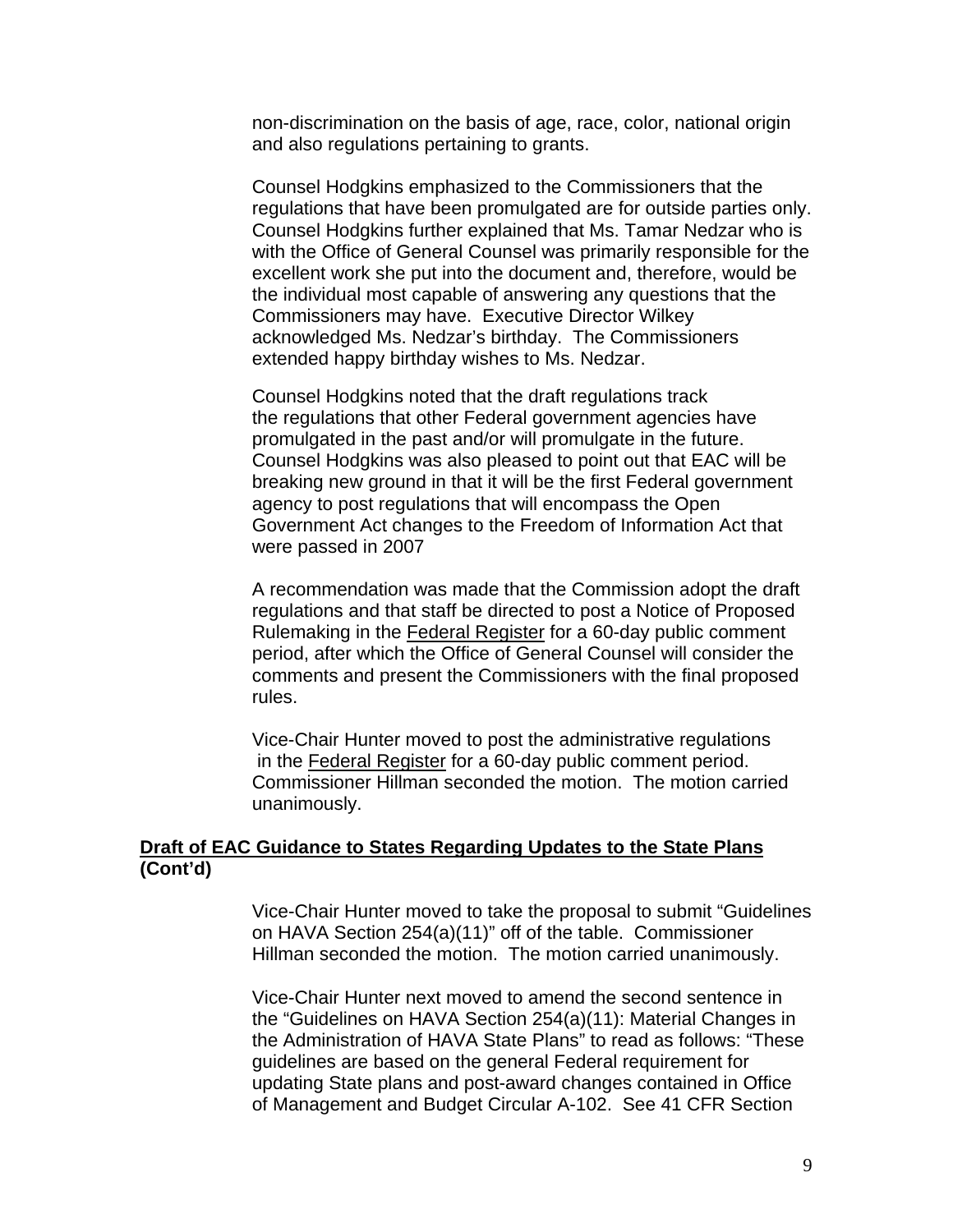105.71.111 and Section 105-71.130." Commissioner Hillman seconded the motion. The motion carried unanimously.

Chair Rodriguez called the question on the original motion made by Commissioner Davidson, seconded by Commissioner Hillman, to post the "Guidelines on HAVA Section 254(a)(11): Material Change in the Administration of HAVA State Plans" in the Federal Register as amended for a 30-day comment period. The motion carried unanimously.

#### **Briefing Regarding HAVA State Spending Report to Congress**

Presenter: Edgardo Cortes, Acting Division Director, HAVA Payments and Grants, and Election Administration Improvement Programs, U.S. Election Assistance Commission

Mr. Cortes presented the Commission with the "HAVA Financial Reports Review Update" (as of June 19, 2008), noting that the report would be ready for release in July and recommended that it be added to the July 21, 2008, meeting agenda at which time detailed numbers regarding spending would be presented to the Commission.

Mr. Cortes first highlighted the following items contained in the report: 115 letters were sent out during this year's review process which consisted of 29 letters regarding Section 101 reports, 10 letters regarding Section 102 reports, 43 letters regarding Section 251 reports, 18 general information letters were sent which required no action on the part of States and 15 non-filer letters.

Mr. Cortes next discussed the amended reports pending, pointing out that there are currently six amended reports with the recent submission of New Jersey's Section 251 report, and it is anticipated that all six States will have submitted their reports by the end of the week.

Guam and New Hampshire have not submitted either Section 101 or Section 251 reports. Neither received Section 102 funds.

Mr. Cortes next reviewed the summary of reporting issues which indicated the following: Many States had failed to report how much they had appropriated for their State match or the amount of interest earned on the State match, there are a number of concerns regarding the proper appropriation and deposit of the State match into the State election funds, there was a failure on the part of States to report how much interest they've earned cumulatively and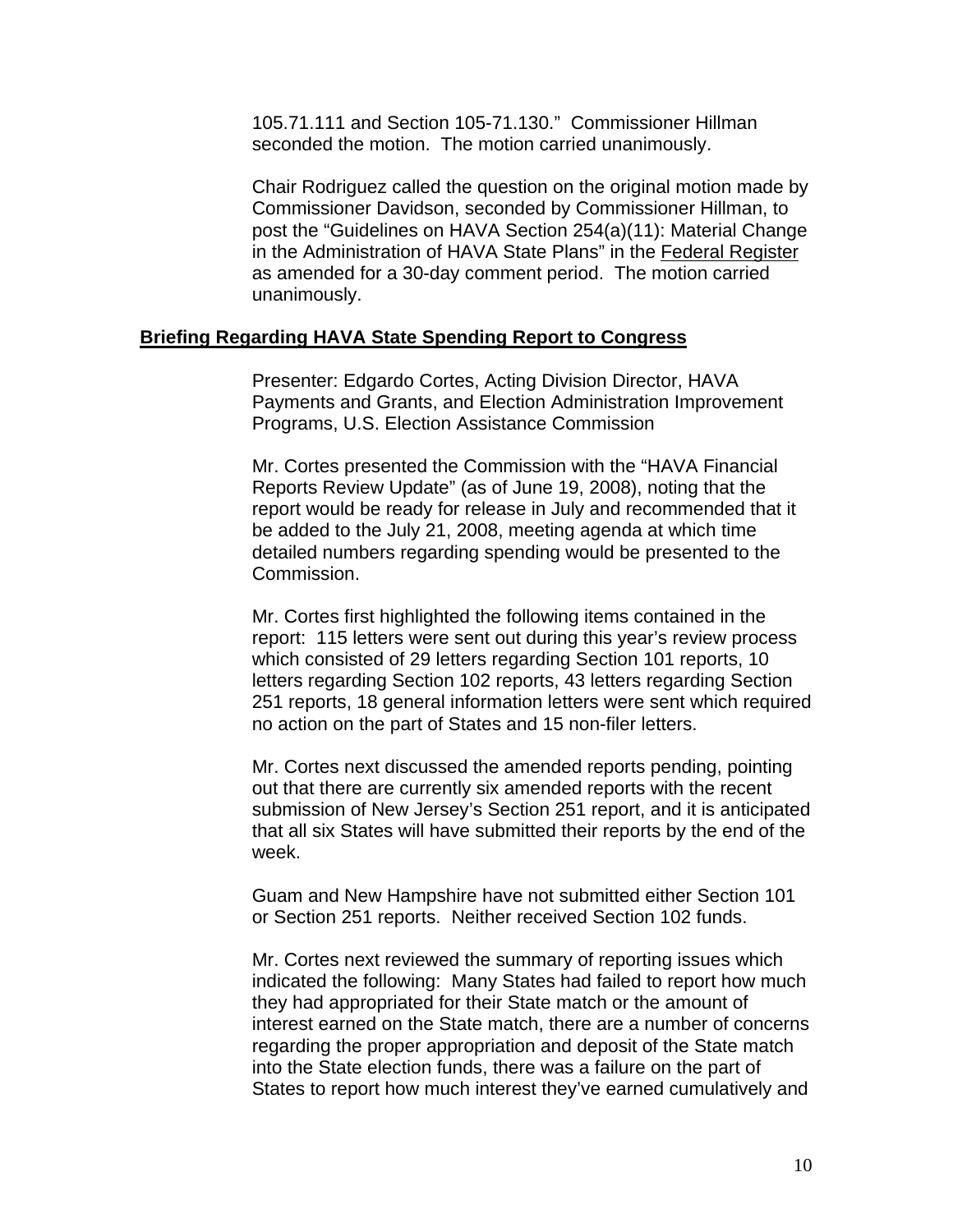during the reporting period and a failure to add that to the amount of total Federal funds authorized.

In terms of recipient outlays, there has been a failure by States to report expenditures towards their five percent match. Some States had been reporting their Maintenance of Effort expenditures as recipient outlays which essentially inflated the amount that they showed for State match spending. Additionally, staff has identified some program income issues, for which an advisory was issued last year regarding program income.

Mr. Cortes acknowledged the excellent work by new staff members Julie Ruder and Julianna Milhofer, which resulted in the fastest and most thorough review of the State reports to date. In addition, this year States have improved in both the timely submission and accuracy of the reports.

### **Questions and Answers**

In response to questions by the EAC Commissioners:

Mr. Cortes noted that if a State had to get a letter on 101, 102 and 251 funding, they would have received three separate letters. Mr. Cortes reported that Guam and New Hampshire have delinquent reports not only for the current cycle but also from previous reporting cycles. The two options that are being considered to deal with these delinquencies are through a mini-audit, or the matter could be referred to the Office of Inspector General for a full audit. To date, neither have been scheduled for a regular audit by the IG.

Counsel Hodgkins reported that she would brief the Commissioners on whether EAC has the authority to require reporting of requirements payments by States on a regular basis.

Mr. Cortes indicated that if the matter is referred to the IG's office and a full audit is conducted, the audit report would become public and the information would be provided to Congress.

# **Consideration of Requests by Louisiana, Maryland and Michigan to Amend State Instructions to NVRA Form**

Presenter: Edgardo Cortes, Acting Division Director, HAVA Payments and Grants, and Election Administration Improvement Programs, U.S. Election Assistance Commission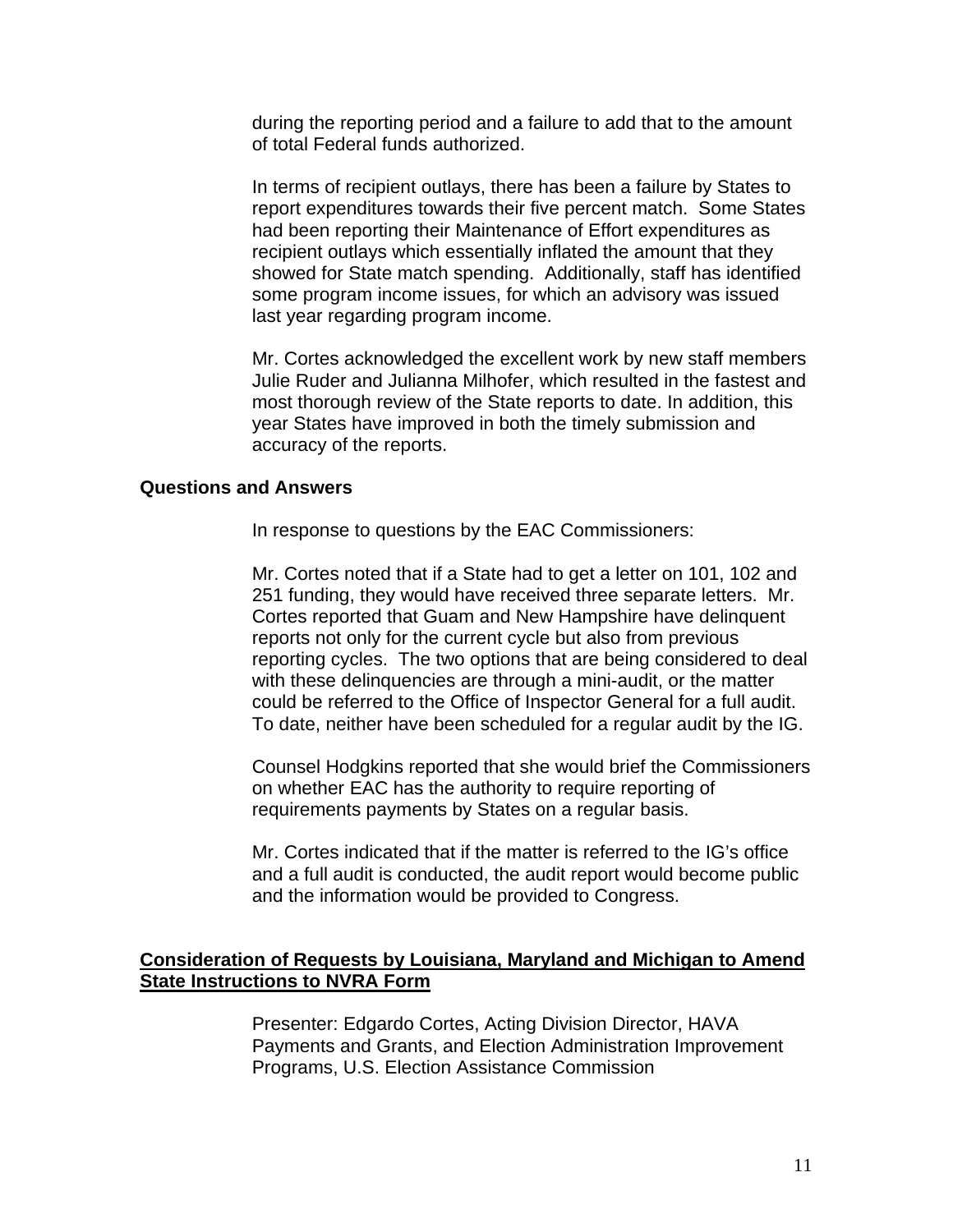Mr. Cortes reported that Maryland, Louisiana and Michigan have officially submitted requests for changes to the State-specific instructions of the National Mail Voter Registration Form to EAC. It was recommended that the requests from Louisiana and Michigan be deferred until the July 21, 2008, meeting pending receipt of additional information that was requested by staff.

Mr. Cortes presented the Commission with Maryland's request to change the State-specific instructions of the NVRA form as follows: "To register in Maryland you must: not have been convicted of a felony, or if you have you have completed serving a court-ordered sentence of imprisonment, including any term of parole or probation for the conviction."

Commissioner Davidson moved to adopt Maryland's change to the State-specific instructions of the NVRA form. Commissioner Hillman seconded the motion. The motion carried unanimously.

### **Consideration and Vote of Proposed Replacement Advisory Opinion 07- 003-B Regarding Maintenance of Effort**

 Commissioner Hillman presented her proposed Advisory Opinion 07-003-B, which would supercede and replace Vice-Chair Hunter's proposed Advisory Opinion 07-003-A pertaining to MOE, noting that although she would not be asking the Commissioners to vote on this due to the earlier discussion and action taken with regard to Vice-Chair Hunter's advisory opinion she would be reserving her right to keep the issue on the table for discussion at the July meeting.

Commissioner Hillman urged the formation of a well-devised working group between EAC staff and State election officials for the purpose of taking up the MOE issue and encouraged the Commission to move expeditiously on this matter.

### **Consideration of Draft Policy for Notice and Public Comment**

Commissioner Hillman presented the Commissioners with a document entitled "Proposed Notice and Public Comment Period," pointing out the purpose of such policy is to provide effective notice for a period of public comment on all policies being considered for adoption by the EAC, which are not subject to notice and comment under any Federal statute.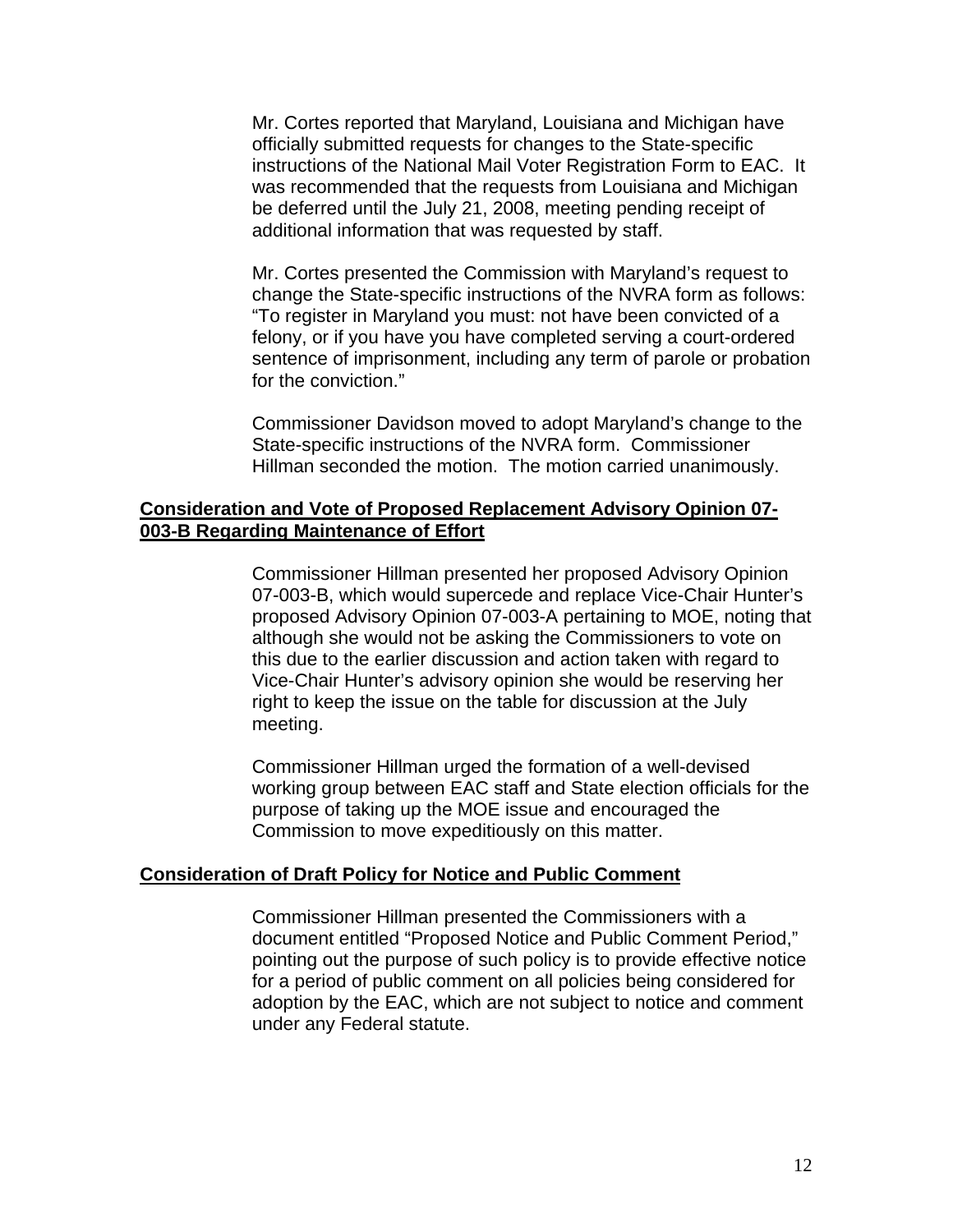Commissioner Hillman noted that the Federal Register reviewed and edited the document, providing some examples of where they weighed in, and which resulted in a delay of several days.

In order to expedite this matter, a recommendation was made that the Commission to post the policy on its website only, to notify the various stakeholders of the posting and to only post the policy in the Federal Register after it has been adopted. Counsel Hodgkins confirmed that there is no legal requirement to post this policy in the Federal Register prior to its final adoption.

Vice-Chair Hunter made a motion to post the proposed "Notice and Public Comment Policy" on the EAC website for 30 days to receive comment on the policy and to place it on the September meeting agenda for consideration. Commissioner Davidson seconded the motion. The motion carried unanimously.

The Commission recessed at 4:39 p.m. and reconvened at 4:41 p.m.

# **Consideration of Draft Policy for Joint Partnership Task Force of EAC and State Election Officials Regarding Spending of HAVA Funds**

Commissioner Hillman reported that she did not complete her preparation of a policy regarding a joint Federal task force due to the fact that she was getting mixed signals from the Commission as to whether this is something that should be pursued.

Commissioner Hillman noted that this is not a replacement for the policy that is currently in place when individuals seek advisories on specific questions regarding the spending of money, but covers general issues only. Commissioner Hillman further pointed out it is her belief that this would be a useful tool for the EAC to use.

Vice-Chair Hunter, Commissioner Davidson and Chair Rodriguez provided input and recommendations regarding the possible composition of the task force and the benefits that would be derived.

Counsel Hodgkins agreed to work with Commissioner Hillman in preparing a briefing on what the Federal Advisory Committee Act (FACA) rules are and how they would or would not apply to a task force. Attempts will be made to schedule a special briefing of this topic to the Commission within the next two weeks.

# **Consideration of Draft Policy regarding Allocable Cost Principles for HAVA Funding**